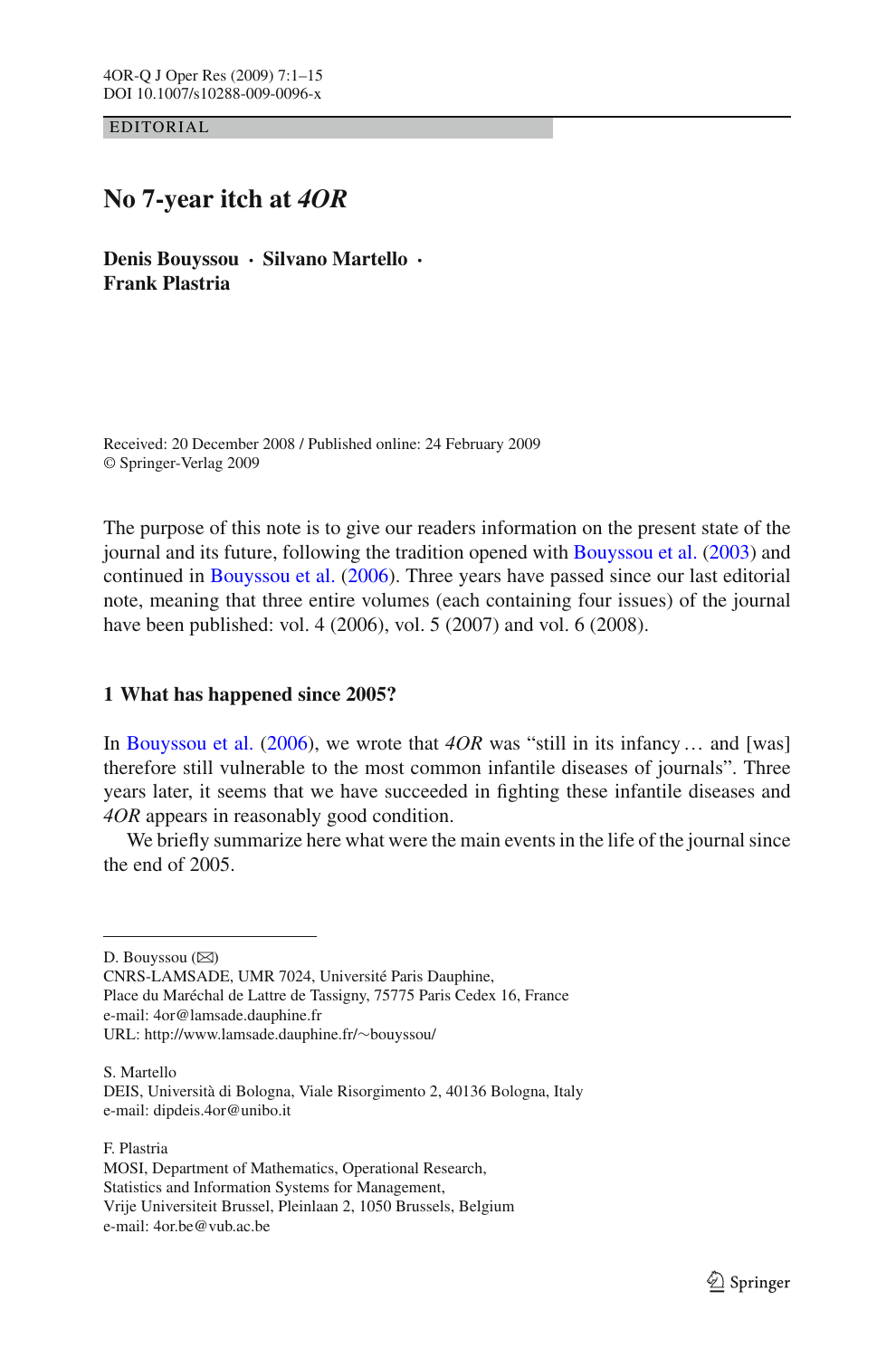- − *4OR* has been accepted in ISI's Science Citation Index Expanded (SCIE). The journal will be covered in the 2008 ISI report (this report will be published in June 2009). *4OR* will receive an impact factor from 2009. The first impact factor of our journal will be published in 2010. This is clearly excellent news for the journal… although this also means that we are now entering the limited list of Operations Research journals covered by ISI (it presently contains 60 journals) and we will have to work hard to remain in this list and to quickly achieve a reasonable impact factor.
- − *4OR* has an on-line edition [\(http://wwww.springerlink.com/content/111812/\)](http://wwww.springerlink.com/content/111812/) that is included in most journal bundles offered by Springer to libraries. This is a major asset for the journal since being clearly visible on the web is a necessary condition for a journal to have a reasonable chance of surviving. Furthermore, accepted papers are available for download on the site, under Online First™, (and have a DOI) as soon as the proofs are corrected. This creates a very nice compromise between the wishes of the editors of the journal to have a reasonable backlog of papers and those of authors willing to see their papers published as soon as possible.
- We have been in position to consistently follow our publishing pace of 4 issues of approximately 85 pages per year. Moreover, since the backlog of accepted papers was increasing, starting with vol. 6 in 2008, the size of the journal has been increased to approximately 100 pages per issue. We have no doubt that we will be in position to face this slight increase in size.
- The quality of the Invited Surveys that were published in the first three volumes of the journal was noticed by the editor of *Annals of Operations Research*, which led to a volume of this journal republishing (updated versions) of these surveys (see [Bouyssou et al. 2007b\)](#page-13-2). For a young journal like ours, having succeeded in attracting the attention of a well-established prestigious journal like *Annals of Operations Research* was a strong incentive to pursue our efforts to improve the quality and diffusion of *4OR*.
- Starting 1 January 2009, the journal will be managed by a new editorial team. Denis Bouyssou, having served for two terms of 3 years, is retiring as a one of the principal editors of the journal and is replaced by Philippe Baptiste (readers wanting to know more about Philippe are invited to visit his web page at [http://](http://www.lix.polytechnique.fr/~baptiste/) [www.lix.polytechnique.fr/~baptiste/\)](http://www.lix.polytechnique.fr/~baptiste/). Silvano Martello and Frank Plastria would like to warmly thank Denis Bouyssou for his invaluable contribution to the development of the journal since its inception and to welcome Philippe Baptiste as a new Editor-in-Chief. Further changes in the editorial team are planned and will soon be announced.
- − Starting 1 January 2009, a new board of Area Editors is appointed. The motivation for this change is twofold. First, the former board of Area Editors had already served for 6 years and it was legitimate for some of its members to be willing to withdraw; we would like to take this occasion to warmly thank all members of the previous board for the time and effort they gave to the journal. Second, having now 6 years of experience, we wanted to be in position to better reflect in the board of Area Editors fields of OR in which we receive many submissions. We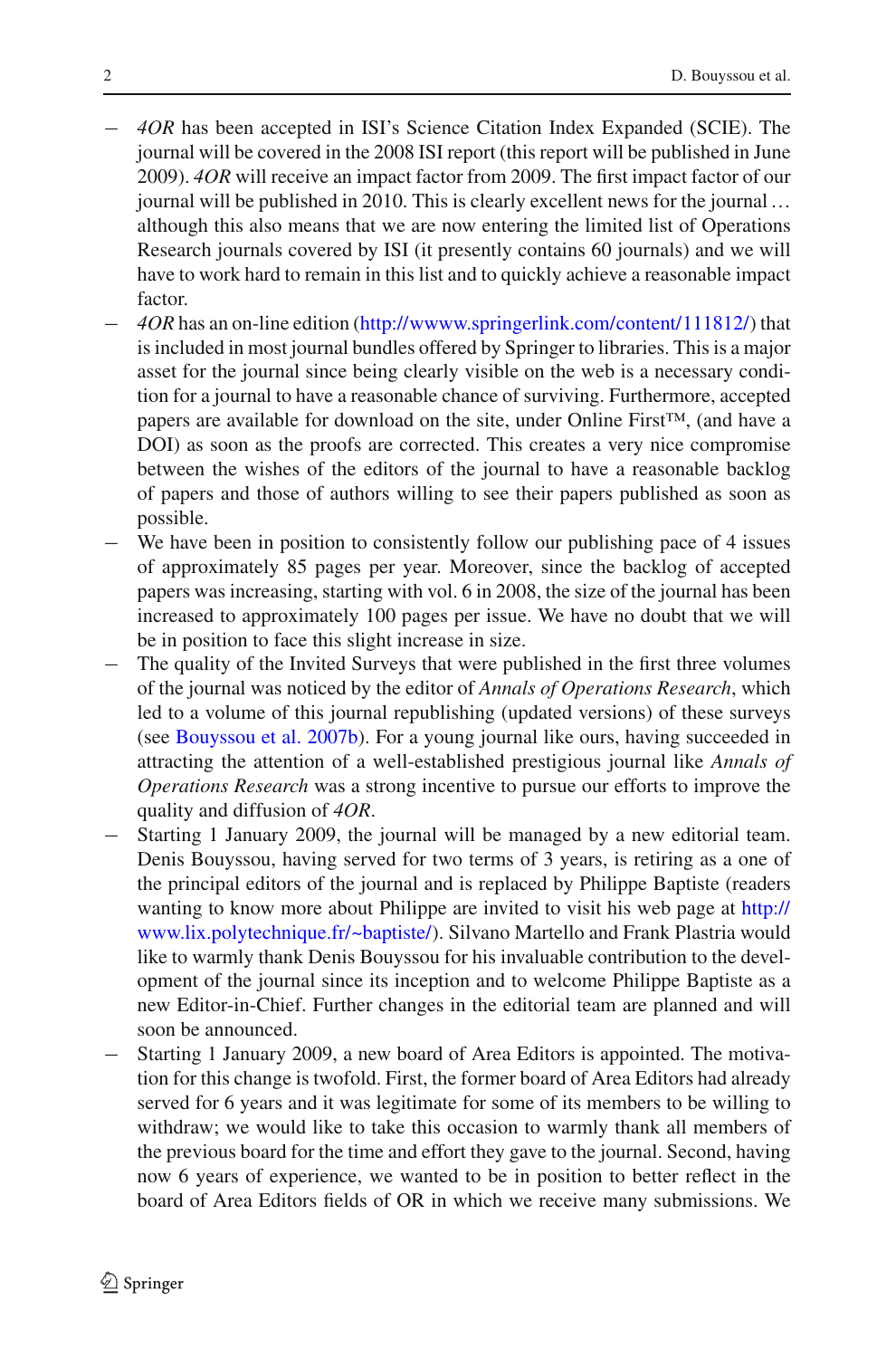<span id="page-2-0"></span>

| Type of papers               | Number of papers | Number of pages | Percentage of pages $(\% )$ |
|------------------------------|------------------|-----------------|-----------------------------|
| Editorials <sup>a</sup>      | 3                | 18              | 1.6                         |
| Invited surveys              | 11               | 430             | 39.4                        |
| Research papers <sup>b</sup> | 27               | 443             | 40.6                        |
| Industry papers              | 6                | 88              | 8.1                         |
| <b>Education</b> papers      | $\Omega$         | $\overline{0}$  | 0.0                         |
| <b>PhD</b> Thesis abstracts  | 28               | 112             | 10.3                        |
| Total                        | 75               | 1091            | 100.0                       |

**Table 1** Types of papers published (2006–2008)

<sup>a</sup> One editorial was an obituary

<sup>b</sup> Among the 27 research papers published, one was a book review

think that the new board does this and we would like to welcome all our new Area Editors, confident that they will work hard for the development of the journal.

#### **2 What has been published?**

The journal currently publishes papers in five different sections:

- − invited surveys;
- − research papers;
- − abstracts of PhD Theses;
- − industry papers;
- education papers.

All types of papers, except "education papers", were indeed published in volumes 4–6. We also occasionally publish *book reviews*, as (short) research papers, in which an invited scientist expresses his/her opinion on a recent relevant book in our field. We published one book review in volumes  $4-6$ .

A synthetic view of what was published in volumes 4–6 of *4OR* appears in Table [1.](#page-2-0)

Lacking an impact factor for the time being, it is not easy to give precise information on the impact of the papers that are published in the journal. As a proxy measure, let us simply mention here that the downloads of *4OR* papers from Springer's site has been steadily increasing during the period, as shown in Fig. [1.](#page-3-0)

We detail below, for each of the sections of the journal, which papers were published and how they were selected.

#### **3 Invited surveys**

In volumes 4–6, we have published 11 invited surveys, one per issue (except for one issue (vol. 4(1)) in which the invited survey was replaced by editorial notes, as in the current issue). The average length of these papers was 39 pages (compared to 32 in volumes 1–3) with a minimum of 18 pages and a maximum of 64 pages. This means that a substantial part of the journal is devoted to these texts. Whereas the room taken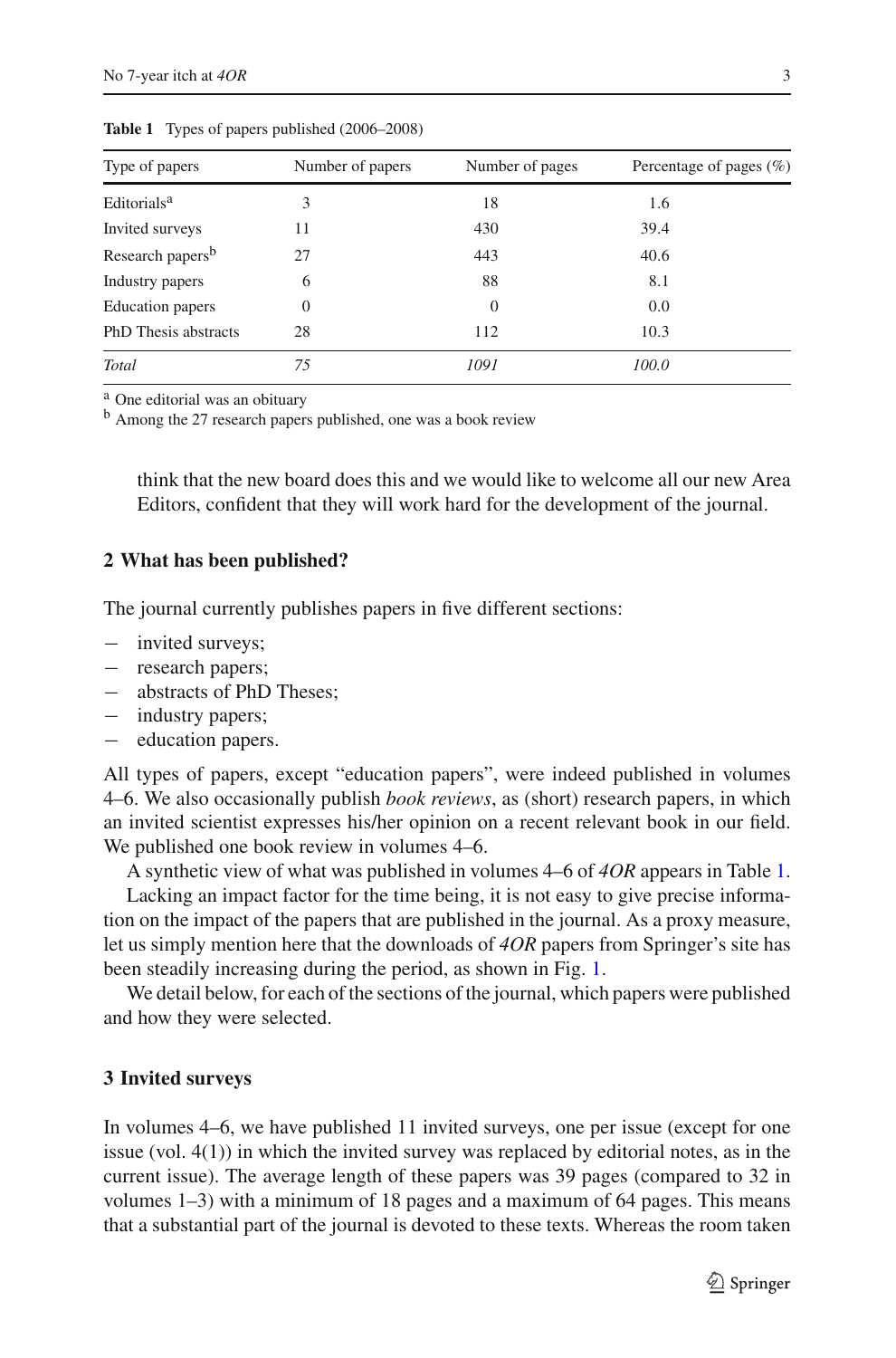

<span id="page-3-0"></span>**Fig. 1** Monthly downloads of *4OR*papers from Springer's site, January 2006–June 2008 (Source: Springer). Linear adjustment (*dotted line*):  $y = 52t + 493$ 

up by these surveys decreases the space left for research papers, our belief is that they are appreciated by the OR community (this is confirmed by a high number of downloads). Hence, they will tend to be frequently referenced, therefore increasing the visibility of the journal, which should be beneficial to all authors in the long run.

Papers in this section are solicited by one of us and are reviewed collectively by the three of us. We have tried hard to solicit papers dealing with important or emerging fields of OR. Furthermore, we have strived to obtain papers from authors coming from a large variety of countries (see Table [2;](#page-4-0) we conventionally record the nationality of the majority of authors, using the country of origin of the first author to break ties). Our policy is to solicit surveys written by well-established scholars, presenting the state-of-the-art of relevant Operations Research areas. We detail in Sect. [3.1](#page-3-1) how the *Annals of Operations Research* volume containing the ones in volumes 1–3 saw light. We detail in Sect. [3.2](#page-5-0) the invited surveys that were published in volumes 4–6.

#### <span id="page-3-1"></span>3.1 The *Annals of Operations Research* volume

At the beginning of 2006 we contacted Peter L. Hammer proposing him to prepare an invited survey on logical data analysis. Our invitation included the list of the invited surveys that we had published in volumes 1–3 (2003–2005) of the journal. We were delighted with his immediate answer. Peter was impressed by the quality of the surveys, and, being Editor-in-Chief of *Annals of Operations Research*, he proposed us to collect the surveys in a volume of this series, in order to make them more widely available to the OR community. We agreed to give the authors the opportunity to revise and update their work. We were finalizing the preparation of the volume when, at the end of 2006, Peter tragically died (see the obituary by [Boros et al. 2007](#page-13-3), in the journal).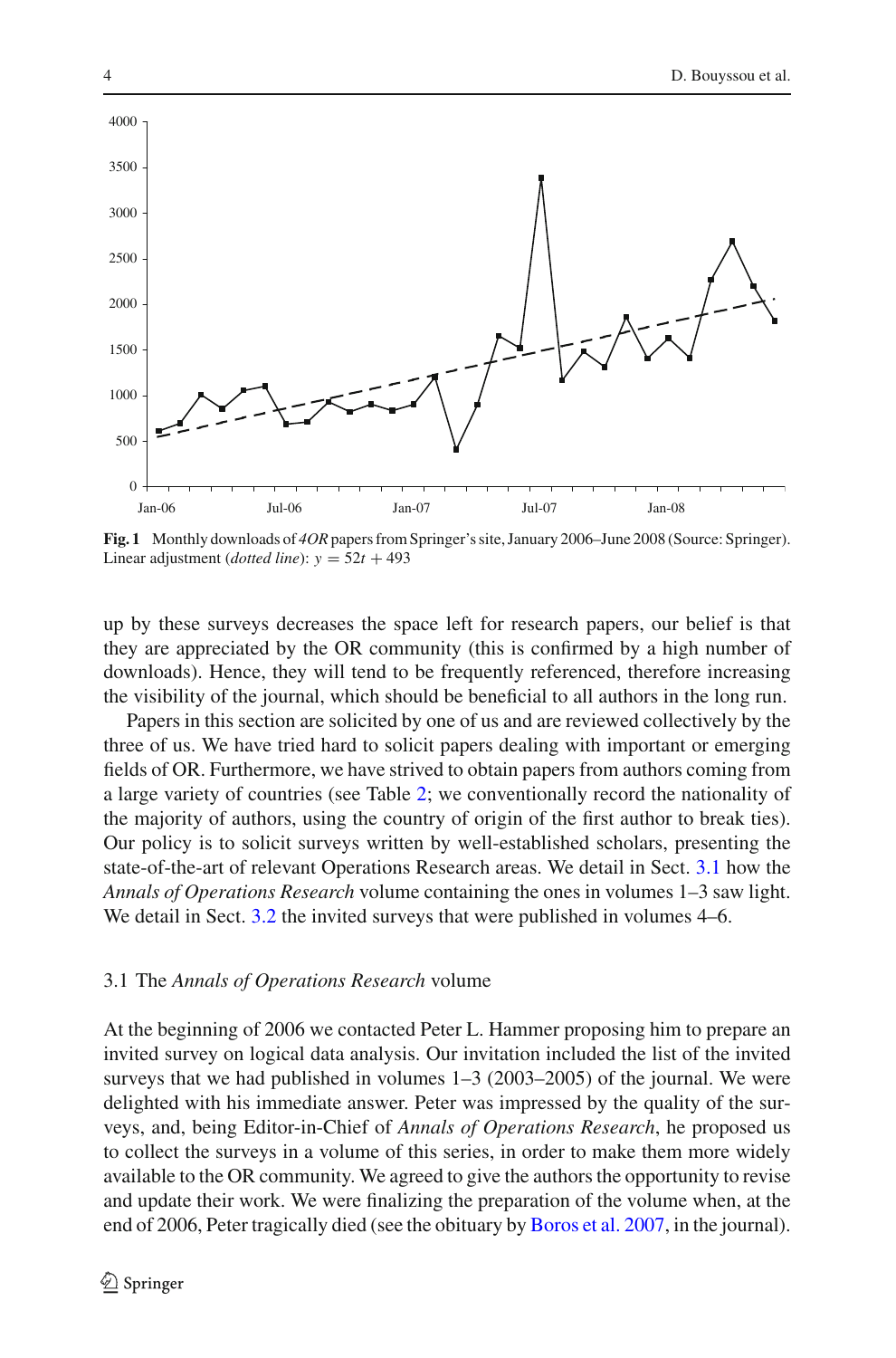<span id="page-4-0"></span>

| Table 2 Country of origin of<br>invited surveys published<br>$(2006 - 2008)$ | Country     | Number of surveys | Percentage $(\% )$ |
|------------------------------------------------------------------------------|-------------|-------------------|--------------------|
|                                                                              | Italy       | 3                 | 27.3               |
|                                                                              | France      | $\overline{2}$    | 18.2               |
|                                                                              | Canada      | 1                 | 9.1                |
|                                                                              | New Zealand | 1                 | 9.1                |
|                                                                              | Poland      | 1                 | 9.1                |
|                                                                              | Switzerland | 1                 | 9.1                |
|                                                                              | <b>UK</b>   | 1                 | 9.1                |
|                                                                              | <b>USA</b>  | 1                 | 9.1                |
|                                                                              | Total       | 11                | 100.0              |

The volume, titled *Surveys in Operations Research (Invited Surveys from 4OR)* [\(Bouyssou et al. 2007b](#page-13-2)) and dedicated to the memory of Peter L. Hammer (1936– 2006), appeared in September 2007. We very shortly describe here its contents, referring the reader to [Bouyssou et al.](#page-13-4) [\(2007a\)](#page-13-4) for a more detailed description.

- 1 *The omnipresence of Lagrange* (*4OR* 1/1, [Lemaréchal 2003\)](#page-14-0): Claude Lemaréchal points out that Lagrangean relaxation is not just a technique for handling combinatorial optimization problems, but a basic method in many more optimization issues.
- 2 *The dial-a-ride problem: Variants, modeling issues and algorithms* (*4OR* 1/2, [Cordeau and Laporte 2003\)](#page-13-5): Jean-François Cordeau and Gilbert Laporte present an exhaustive introduction to door-to-door delivery problems arising in social services.
- 3 *Lifting, superadditivity, mixed integer rounding and single node flow sets revisited* (*4OR* 1/3, [Louveaux and Wolsey 2003](#page-14-1)): Quentin Louveaux and Laurence Wolsey show that a combination of integer rounding and lifting techniques provides a unified way to obtain many of the valid inequalities for mixed 0-1 sets that have been proposed in the literature.
- 4 *Models and solution techniques for frequency assignment problems* (*4OR* 1/4, [Aardal et al. 2003](#page-13-6)): Karen Aardal, Stan van Hoesel, Arie Koster, Carlo Mannino and Antonio Sassano give a thorough overview of the different modeling ideas developed for the various situations in which a frequency assignment problem arises in wireless communication.
- 5 *Combinatorial auctions* (*4OR* 2/1, [Abrache et al. 2004\)](#page-13-7): Jawad Abrache, Teodor Gabriel Crainic, Michel Gendreau and Monia Rekik review several contributions from the Operations Research literature on a particular type of auctions in which participants are allowed to bid on bundles of multiple heterogeneous items.
- 6 *Ethics in OR/MS: Past, present and future* (*4OR* 2/2, [Brans and Gallo 2004\)](#page-13-8): Jean-Pierre Brans and Giorgio Gallo discuss fundamental questions on the social role of Operations Research / Management Science tools and the new challenges posed by the growing complexity of the problems which humanity is facing today.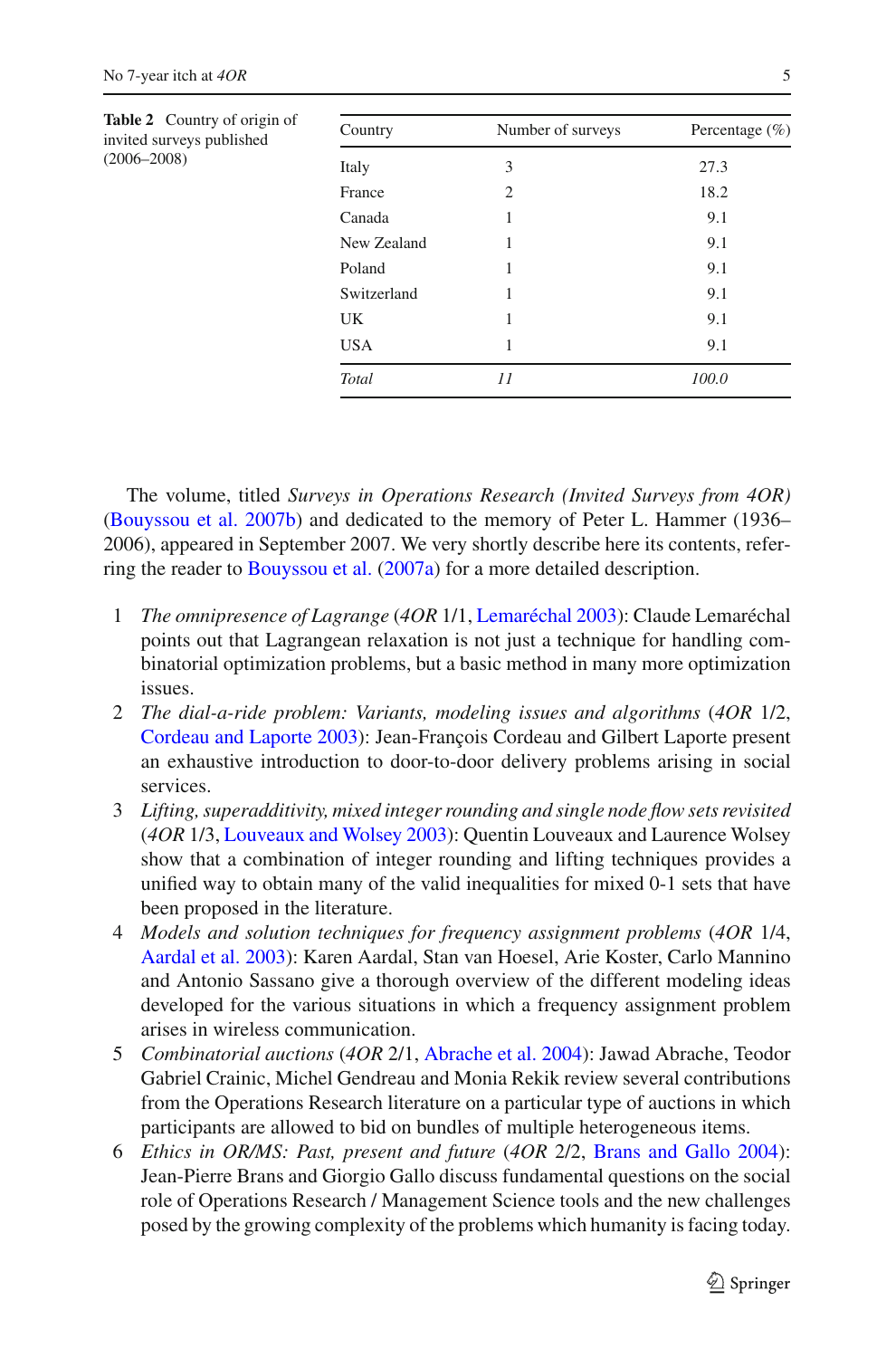- 7 *Combinatorial optimization and hierarchical classifications* (*4OR* 2/3, [Barthélemy et al. 2004\)](#page-13-9): Jean-Pierre Barthélemy, François Brucker and Christophe Osswald review several extensions of traditional hierarchical classification techniques from a combinatorial optimization point of view, and study the complexity of the underlying optimization problems.
- 8 *Counting and enumeration complexity with application to multicriteria scheduling* (*4OR* 3/1, [T'kindt et al. 2005](#page-14-2)): Vincent T'kindt, Karima Bouibede-Hocine and Carl Esswein study several aspects of multicriteria scheduling, with special emphasis on the complexity of problems linked with counting and enumerating optimal solutions.
- 9 *Bilevel programming: A survey* (*4OR* 3/2, [Colson et al. 2005\)](#page-13-10): Benoît Colson, Patrice Marcotte and Gilles Savard review the good progress that is being made in handling special classes of problems in which the objective involves the optimal solution to another second level problem, or admit even more levels.
- 10 *Complexity and algorithms for convex network optimization and other nonlinear problems* (*4OR* 3/3, [Hochbaum 2005](#page-14-3)): Dorit Hochbaum analyzes the effort needed to produce optimal solutions with pre-specified accuracy for nonlinear continuous optimization problems, and presents polynomial-time methods for several nonlinear network problems.
- 11 *Production planning with load dependent lead times* (*4OR* 3/4, [Pahl et al. 2005\)](#page-14-4): Julia Pahl, Stefan Voß and David L. Woodruff give a detailed account of techniques for supply chain management in contexts where it is required to produce goods in a timely manner so as to be able to meet a demand varying in time and space.
- <span id="page-5-0"></span>3.2 Invited surveys: 2006–2008

We briefly summarize below each of the 11 surveys that were published in vol. 4–6.

- 1 *Some operations research methods for analyzing protein sequences and structures* (4OR 4/2, Błażewicz et al. 2006): Jacek Błażewicz, Piotr Łukasiak and Maciej Miłostan review Operations Research techniques that were relatively recently introduced in biology, especially in the protein analysis area, to support biologists.
- 2 *Integrating [operations](#page-14-5) [research](#page-14-5) [in](#page-14-5) [constraint](#page-14-5) [programming](#page-14-5)* (*4OR* 4/3, Milano and Wallace [2006\)](#page-14-5): Michela Milano and Mark Wallace describe how constraint programming, viewed as a natural formalism for modeling problems, allows linear programming to be combined with propagation and novel and varied search techniques.
- 3 *Ejection chain and filter-and-fan methods in combinatorial optimization* (*4OR* 4/4, [Glover and Rego 2006\)](#page-14-6): Fred Glover and César Rego present the general framework of the ejection chain and filter-and-fan methods, powerful neighborhood structures fundamental to the performance of local search and metaheuristic algorithms for combinatorial optimization.
- 4 *A survey on the linear ordering problem for weighted or unweighted tournaments* (*4OR* 5/1, [Charon and Hudry 2007\)](#page-13-12): Irène Charon and Olivier Hudry survey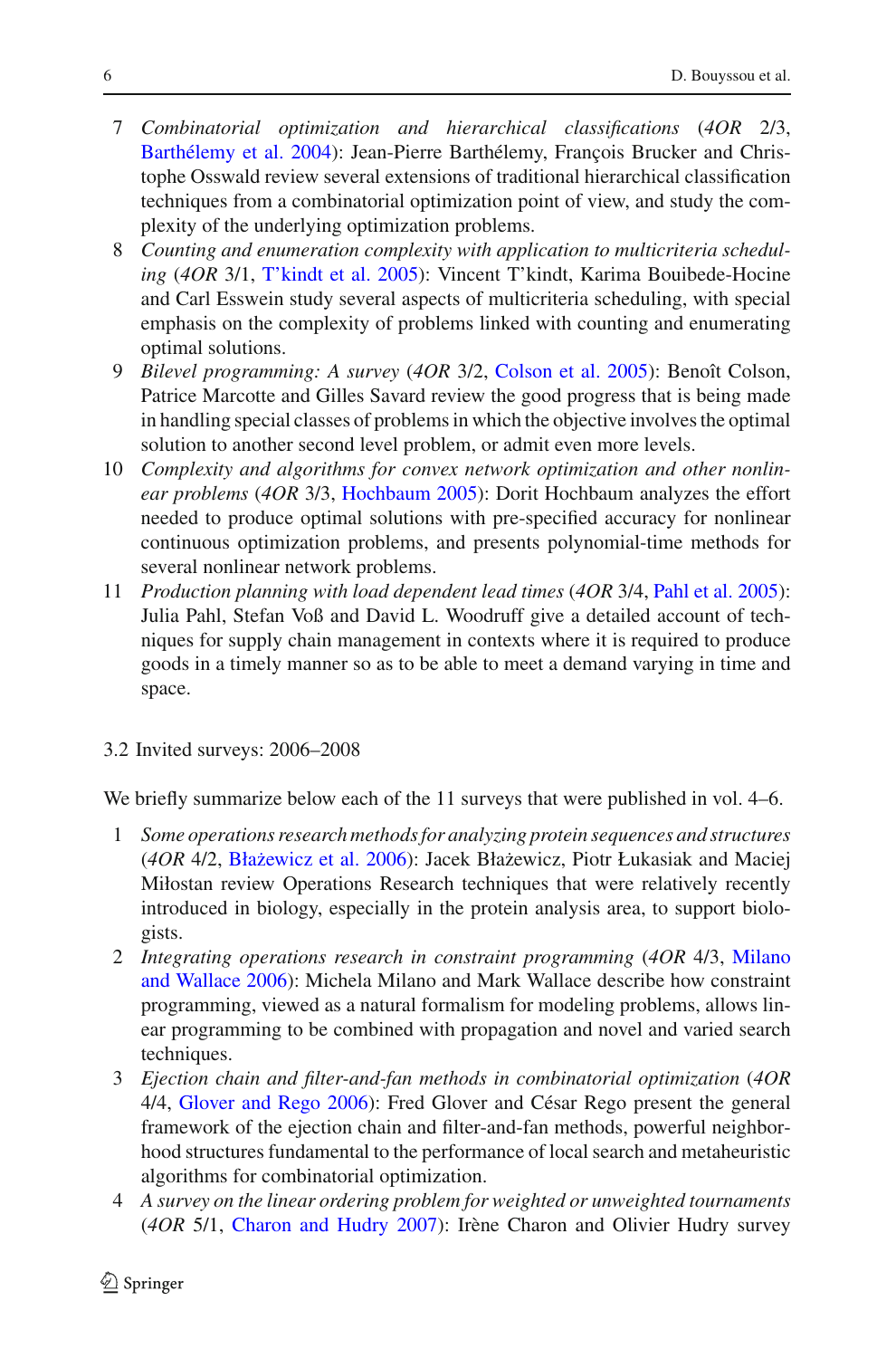results, conjectures and open problems dealing with the combinatorial and algorithmic aspects of the linear ordering problem.

- 5 *Combinatorial optimization and green logistics*(*4OR* 5/2, [Sbihi and Eglese 2007\)](#page-14-7): Abdelkader Sbihi and Richard W. Eglese introduce the area of green logistics and describe the main topics in this field which can be formulated as combinatorial optimization problems.
- 6 *Generalized Nash equilibrium problems* (*4OR* 5/3, [Facchinei and Kanzow 2007\)](#page-14-8): Francisco Facchinei and Christian Kanzow discuss the main properties and solution algorithms for the generalized Nash equilibrium problem, an important model that has its roots in the economic sciences but is being fruitfully used in many different fields.
- 7 *Recent advances in vehicle routing exact algorithms* (*4OR* 5/4, [Baldacci et al.](#page-13-13) [2007](#page-13-13)): Roberto Baldacci, Paolo Toth and Daniele Vigo review the most recent developments that had a major impact in the current state-of-the-art of exact algorithms for the capacitated vehicle routing problem.
- 8 *A decade of application of the Choquet and Sugeno integrals in multi-criteria decision aid* (*4OR* 6/1, [Grabisch and Labreuche 2008\)](#page-14-9): Michel Grabisch and Christophe Labreuche examine the main advances on the use of the Choquet and Sugeno integrals in multi-criteria decision aid over the last decade.
- 9 *On the use of graphs in discrete tomography* (*4OR* 6/2, [de Werra et al. 2008\)](#page-13-14): Dominique de Werra, Marie-Christine Costa, Christophe Picouleau and Bernard Ries present a tutorial paper on a graph theoretical model for the basic image reconstruction problem which stems from discrete tomography.
- 10 *Mathematical optimization in intensity modulated radiation therapy* (*4OR* 6/3, [Ehrgott et al. 2008](#page-14-10)): Matthias Ehrgott, Çiğdem Güler, Horst W. Hamacher and Lizhen Shao survey optimization models, methods, and theories in mathematical optimization which were recently successfully introduced in the design of intensity modulated radiotherapy treatments.
- 11 *Variable neighborhood search: methods and applications* (*4OR* 6/4, [Hansen et al.](#page-14-11) [2008](#page-14-11)): Pierre Hansen, Nenad Mladenović and José Moreno Pérez review the main aspects of variable neighborhood search metaheuristics, a framework based upon systematic changes of neighborhoods.

# **4 Research papers**

4.1 Research papers published

Regular papers are the core of the journal. Excluding book reviews, we published 26 such papers in volumes 4–6, giving an average number of 2.25 research papers per issue. For volumes 1–3, we had 34 research papers published. This slight decrease in the number of research paper published is mainly due to an increase of their average length. Table [3](#page-7-0) details the country of origin of the papers published (using the same convention as above). Belgium, France and Italy account for 69% of all papers, showing that the research output of these three countries is well represented in *4OR*. For volumes 1–3, this percentage was 47%. This important increase is probably due to the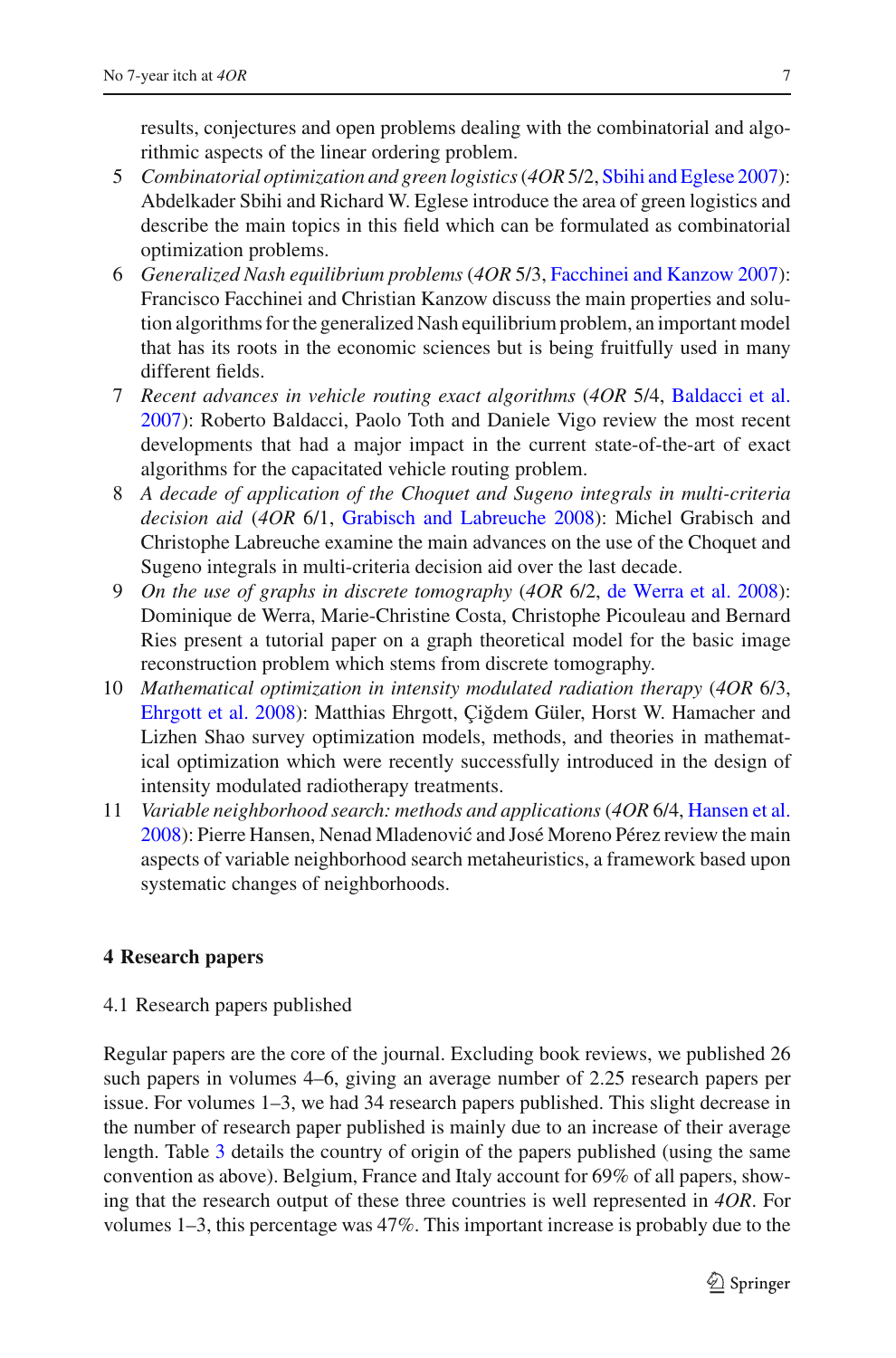| Country            | Number of papers | Percentage $(\% )$ |
|--------------------|------------------|--------------------|
| France             | 10               | 38.5               |
| Italy              | 6                | 23.1               |
| Belgium            | $\overline{c}$   | 7.7                |
| Germany            | $\overline{c}$   | 7.7                |
| <b>Netherlands</b> | $\overline{c}$   | 7.7                |
| Luxembourg         | 1                | 3.8                |
| Portugal           | 1                | 3.8                |
| Tunisia            | 1                | 3.8                |
| <b>USA</b>         | 1                | 3.8                |
| Total              | 26               | 100.0              |

<span id="page-7-0"></span>**Table 3** Origin of research papers (excluding book reviews) published (2006–2008)

<span id="page-7-1"></span>

| Table 4 Length in pages of      |
|---------------------------------|
| research papers (excluding book |
| reviews) published (2006-2008)  |

| Length      | Number of papers | Percentage $(\% )$ |
|-------------|------------------|--------------------|
| $x \leq 10$ | $\Omega$         | 0.0                |
| 11 < x < 14 | 11               | 42.3               |
| 15 < x < 19 | 9                | 34.6               |
| 20 < x < 24 | 5                | 19.2               |
| 25 < x      |                  | 3.8                |
| Total       | 26               | 100.0              |

fact that all members of the Belgian, French and Italian OR societies receive the journal (as part of their membership fees for SOGESCI/BVWB, ROADEF and AIRO), which has greatly increased the visibility of the journal in these three countries. We intend to work hard to keep attracting authors also from outside the three promoting countries.

The average length of the research papers published (excluding book reviews) is 17 pages (13 in volumes 1–3) with a minimum of 12 pages and a maximum of 26 pages. This is detailed in Table [4.](#page-7-1) Around half the papers published are under 14 pages. This seems in line with our policy of favoring the publication of short papers, although we do not have a strict rule concerning the maximum length of a research paper.

We have published too few research papers since vol. 1 to be in position to analyze whether or not we cover in the journal the main areas of research within OR. Let us simply say here that the journal welcomes papers in *all* areas of OR and that papers in emerging fields of OR are especially welcomed (for the record, we published several papers in vol. 4–6 dealing with the contribution of OR techniques in medical applicati[on](#page-13-15) [and](#page-13-15) [especially](#page-13-15) [in](#page-13-15) [the](#page-13-15) [fight](#page-13-15) [against](#page-13-15) [cancer:](#page-13-15) Błażewicz et al. [\(2006\)](#page-13-11), Conforti et al. [\(2008\)](#page-13-15), [Ehrgott et al.](#page-14-10) [\(2008](#page-14-10)), [Holder and Llagostera](#page-14-12) [\(2008\)](#page-14-12)) and [de Werra et al.](#page-13-14) [\(2008\)](#page-13-14).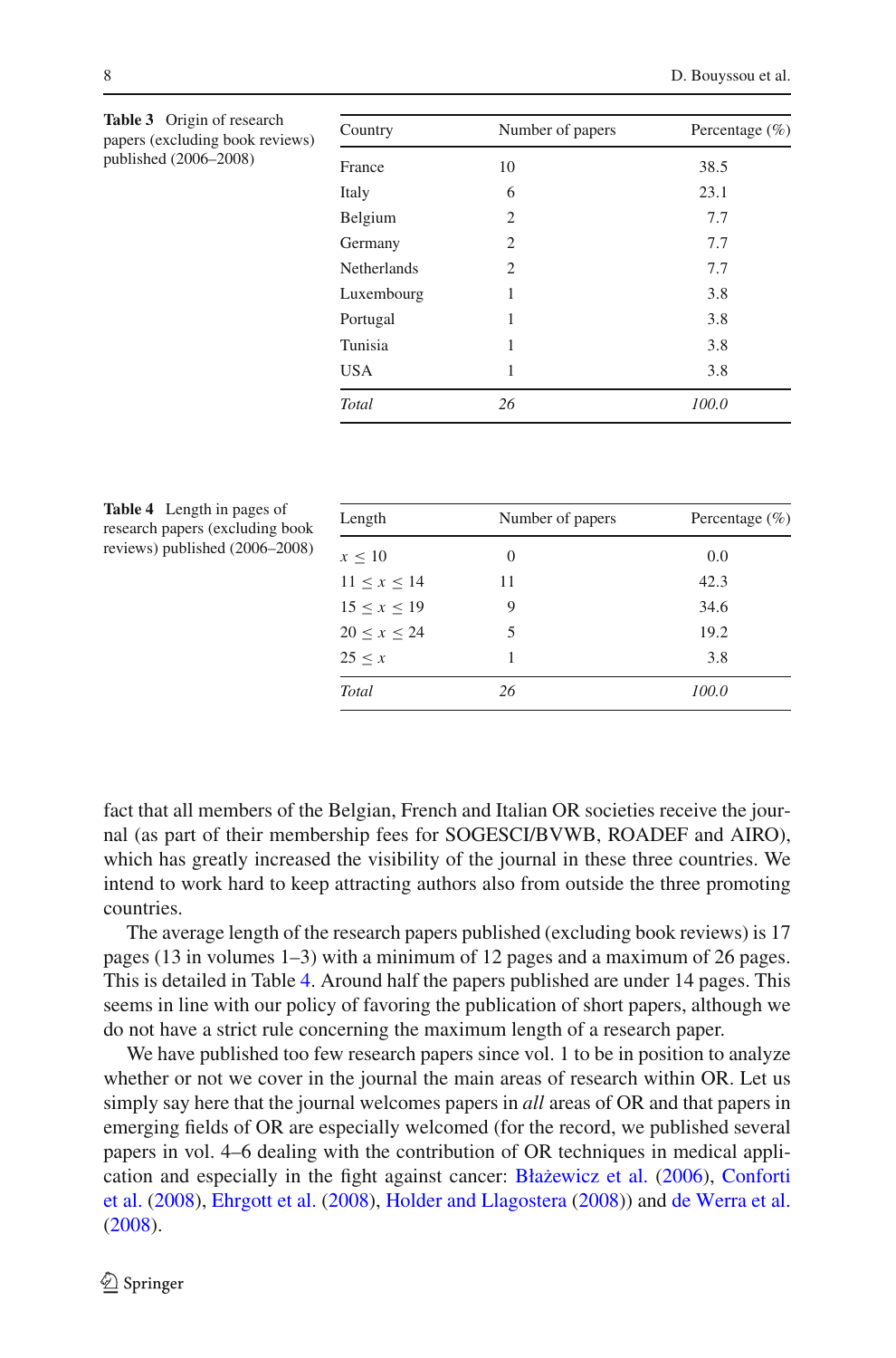We give here information on the reviewing process of research papers for which a decision was taken before 12 November 2008.

Except for a case of plagiarism that was fortunately detected (see [Bouyssou et al.](#page-13-16) [2009,](#page-13-16) for details on this case) the reviewing process of the papers was rather smooth. The collaboration between the three editors and the area editors proved effective and efficient. Our purely electronic way of handling papers turned out to be swift and economical.

#### *4.2.1 Rejection rate*

Submissions have been following a regular pace. Between 31 December 2005 and 12 November 2008, 136 submissions, excluding book reviews, were fully processed (to be compared with 189 submissions before 31 December 2005). This apparent decrease in the number of submissions has two main explanations. First, we use here a period of reference that does not include the submissions received late in 2008. Second, the number of 189 submissions received prior to 31 December 2005 also includes all submissions received during the launching of the journal (before 1 January 2003). Therefore, the comparison of these two numbers is not very significant.

A total of 28 research papers were accepted, meaning an overall rejection rate of 79% (71% before 31 December 2005). In order to interpret this, rather high, rejection rate one should keep in mind that the editorial policy of the journal, in order to ensure a fast and fair processing of the manuscripts, is to reject all papers needing a major revision. After they have been revised, some of these papers are resubmitted to the journal, in which case they are considered as new submissions.

Let us finally note that the number of 136 submissions does not include 5 papers that were submitted although they were manifestly of a non-academic nature. Including them the rejection rate rises to 80%.

#### *4.2.2 Time before decision*

The mean time between the reception of the paper and the communication of the decision to the authors was 144 days, i.e., less than 5 months (to be compared with 142 days for papers processed before 31 December 2005) with a minimum of 0 days and a maximum of 1077 days (this maximum is clearly an outlier, as shown in Fig. [2\)](#page-10-0). Information on the reviewing time of research papers is summarized in Table [5](#page-9-0) and Fig. [2.](#page-10-0)

For the 108 papers that were rejected, the mean time before decision was 130 days, i.e., 4 months (125 days for papers processed before 31 December 2005) with a minimum time of 0 days (paper rejected the day it was received) and a maximum time of 1077 days (this case being rather exceptional: the average time before rejection is 121 days without this outlier).

For the 28 papers that were accepted the average time before decision was 198 days, i.e., less than 7 months (183 days for papers processed before 31 December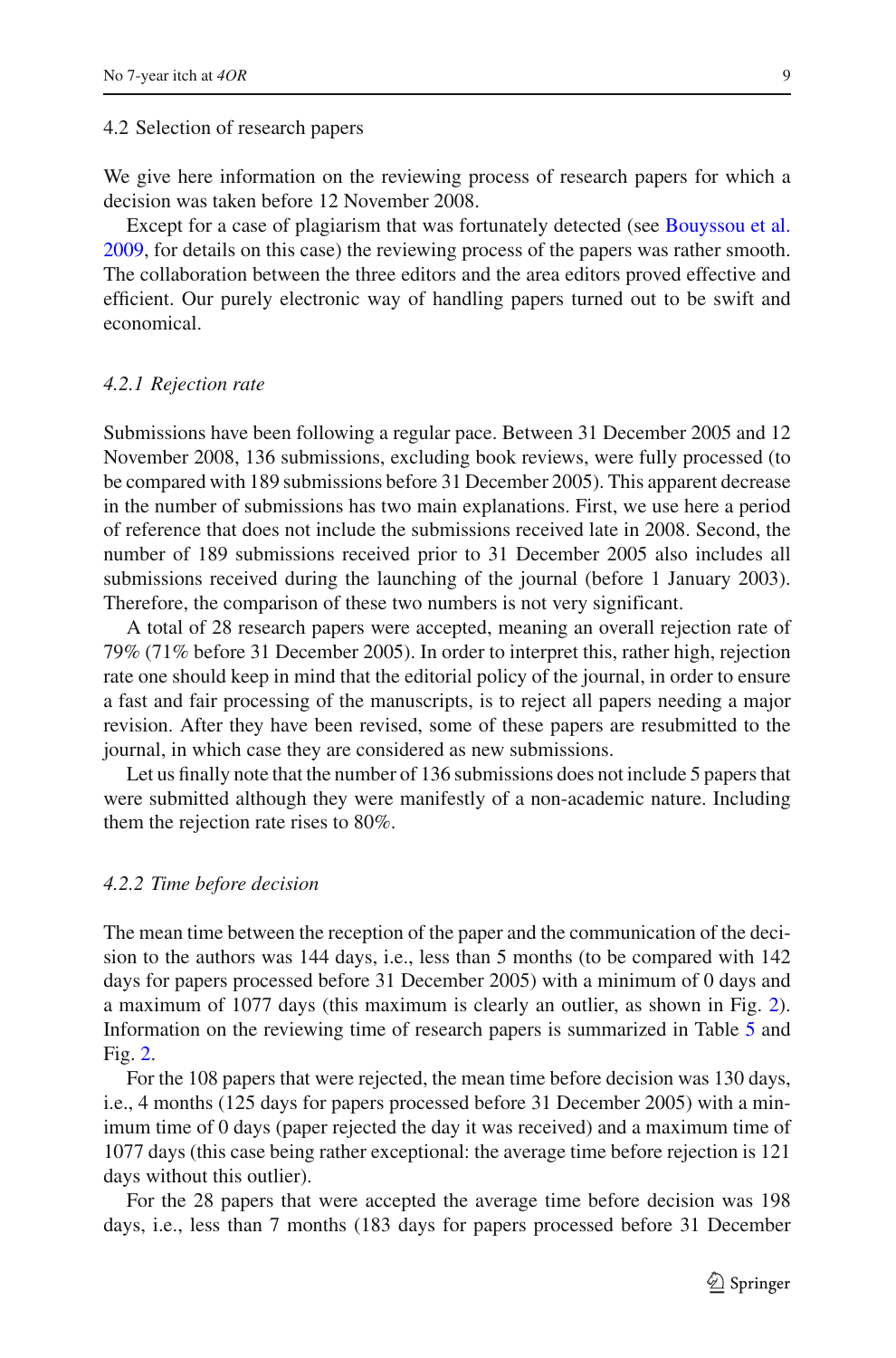<span id="page-9-0"></span>

| <b>Table 5</b> Processing time (in<br>days) of research papers | Time in days                                | Number of papers | Percentage $(\% )$ |
|----------------------------------------------------------------|---------------------------------------------|------------------|--------------------|
| (excluding book reviews,<br>2006-2008)                         | $0 \leq x \leq 20$                          | 15               | 11.0               |
|                                                                | $21 \leq x \leq$<br>40                      | 11               | 8.1                |
|                                                                | $41 \le x \le 60$                           | 11               | 8.1                |
|                                                                | $61 \le x \le 80$                           | 5                | 3.7                |
|                                                                | $81 \le x \le 100$                          | 16               | 11.8               |
|                                                                | $101 \le x \le 120$                         | 9                | 6.6                |
|                                                                | $121 \le x \le 140$                         | 17               | 12.5               |
|                                                                | $141 \le x \le 160$                         | 10               | 7.4                |
|                                                                | $161 \le x \le 180$                         | 11               | 8.1                |
|                                                                | $181 \le x \le 200$                         | $\overline{4}$   | 2.9                |
|                                                                | $201 \le x \le 220$                         | 3                | 2.2                |
|                                                                | $221 \le x \le 240$                         | $\overline{4}$   | 2.9                |
|                                                                | $241 \le x \le 260$                         | 3                | 2.2                |
|                                                                | $261 \le x \le 280$                         | $\mathfrak{2}$   | 1.5                |
|                                                                | $281 \le x \le 300$                         | $\mathbf{1}$     | 0.7                |
|                                                                | $301 \le x \le 320$                         | $\mathbf{1}$     | 0.7                |
|                                                                | $321 \le x \le 340$                         | $\boldsymbol{0}$ | 0.0                |
|                                                                | $341 \le x \le 360$                         | 3                | 2.2                |
|                                                                | $361 \le x \le 380$                         | $\mathbf{1}$     | 0.7                |
|                                                                | $381 \le x \le 400$                         | 3                | 2.2                |
|                                                                | $401 \le x \le 420$                         | $\mathfrak{2}$   | 1.5                |
|                                                                | $421 \le x \le 440$                         | $\boldsymbol{0}$ | 0.0                |
|                                                                | $441 \le x \le 460$                         | $\mathbf{2}$     | 1.5                |
|                                                                | $461 \le x \le 480$                         | $\boldsymbol{0}$ | 0.0                |
|                                                                | $481 \le x \le 500$                         | $\mathbf{0}$     | 0.0                |
|                                                                | $501 \le x \le 520$                         | $\mathbf{1}$     | 0.7                |
|                                                                | $521 \leq x$                                | $\mathbf{1}$     | $0.7\,$            |
|                                                                | $\operatorname{\mathcal{T}\!\mathit{otal}}$ | 136              | 100.0              |

2005) with a minimum of 15 days (corresponding to a paper re-submitted after having been rejected because it needed a major revision) and a maximum of 519 days.

# *4.2.3 Origin of papers*

Table [6](#page-10-1) summarizes the country of origin of the 136 submissions that were processed (using the same convention as above; Table [7](#page-11-0) gives more details). The fact that the journal is attracting papers from outside the three promoting countries is happily confirmed. It should also be noticed that there is no significant difference between the rejection rate according to the country of origin of the authors: papers coming from Belgium, France or Italy obviously do not receive a special treatment when compared to papers received from other countries. The small number of papers received from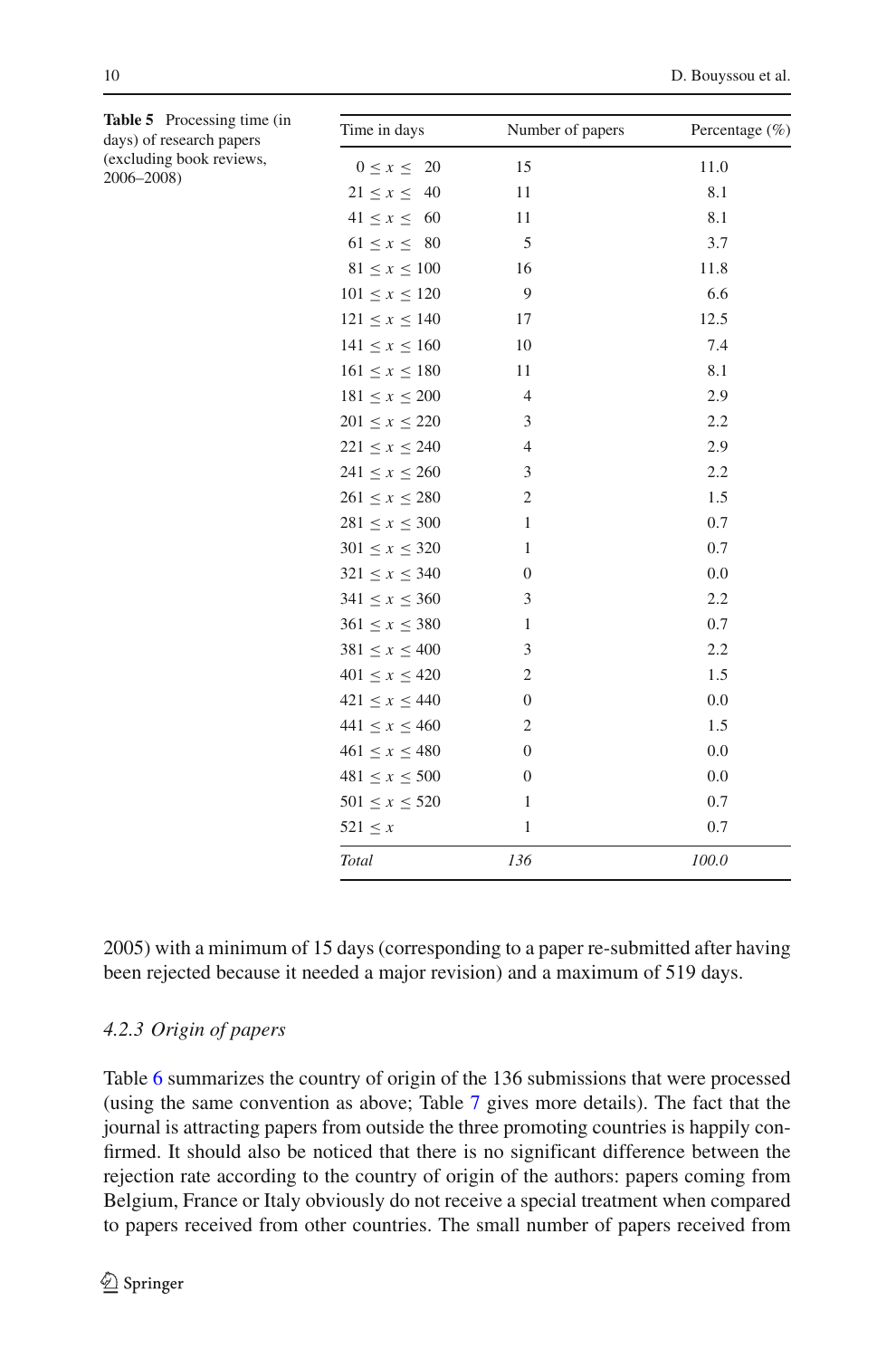

<span id="page-10-0"></span>**Fig. 2** Distribution of processing time (in days) of research papers (excluding book reviews, 2006–2008)

| Country         | Number of papers received | Number of papers accepted | Rejection rate $(\% )$ |
|-----------------|---------------------------|---------------------------|------------------------|
| Europe          | 69                        | 25                        | 63.7                   |
| Among which BIF | 50                        | 21                        | 58.0                   |
| UJTSASAAZ       | 15                        |                           | 100.0                  |
| Rest of world   | 52                        | 3 <sup>a</sup>            | 94.2                   |
| Total           | 136                       | 28                        | 79.4                   |

<span id="page-10-1"></span>**Table 6** Origin and selection of research papers (excluding book reviews, 2006–2008)

*BIF* Belgium, Italy, France; *UJTSASAAZ* USA, Japan, Taiwan, South America, South Africa, Australia, New Zealand

<sup>a</sup>Coming from India, Iran, and Tunisia

countries outside Europe and having quite well structured academic systems is too small to draw any significant conclusion from the very high rejection rate that was observed. Comparing Tables [6](#page-10-1) and [7,](#page-11-0) it is clear that papers coming from outside Europe are mainly coming from countries in which academic institutions are still poorly structured and/or financed. We are sorry to say that, although we received many papers from such countries and in spite of our willingness to help colleagues doing good work under poor conditions, we have only been able to accept very few of these papers.

#### **5 Industry papers**

Industry papers consist of case studies, state-of-the-art papers on the applications of OR techniques or reflections on the practice of OR. We have published 6 papers in this section in volumes 4–6 (4 in volumes 1–3). The country of origin of these papers, using the same convention as above, is detailed in Table [8.](#page-12-0) The average length of the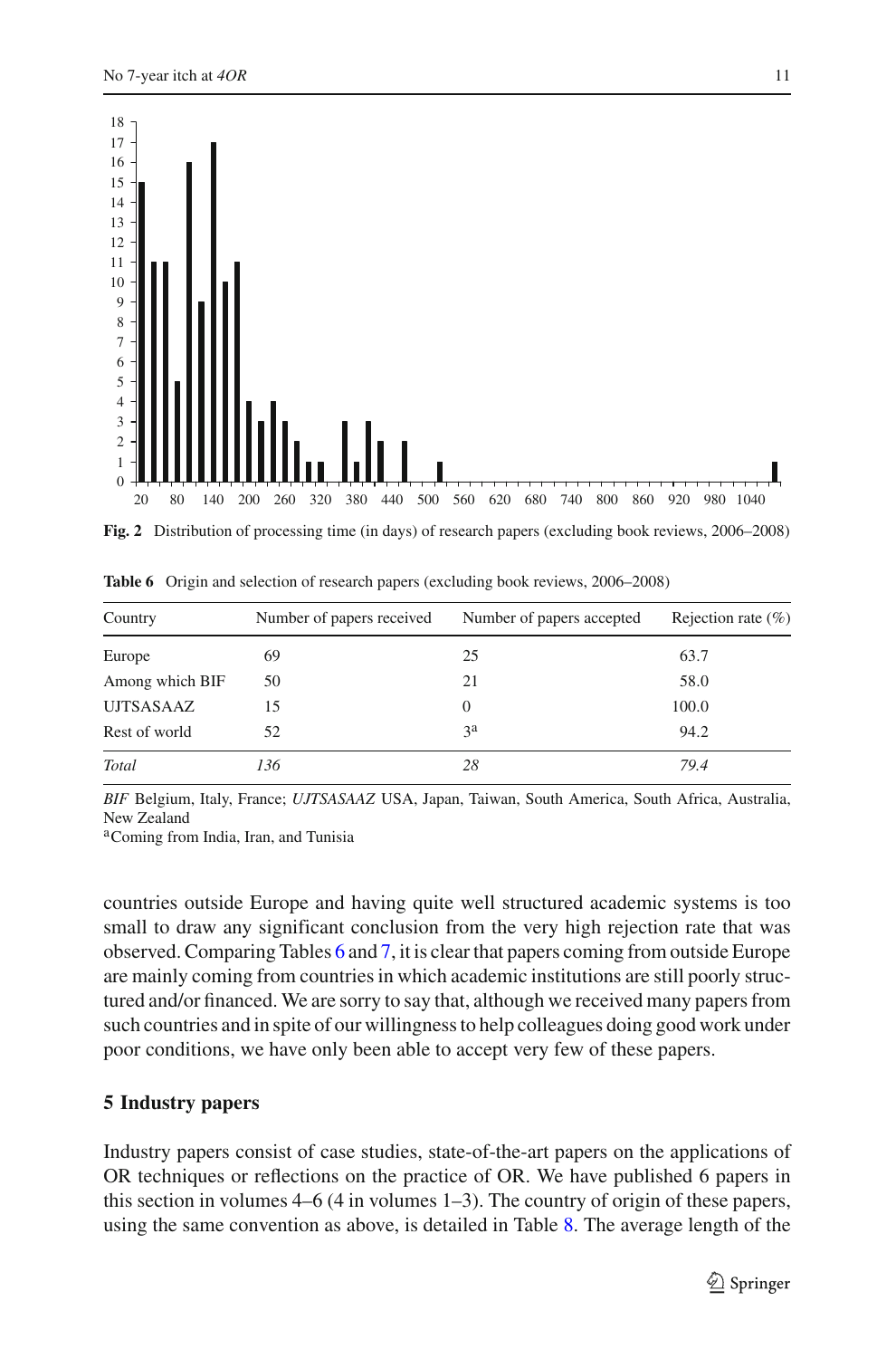| Country      | Number of papers | Percentage (%) |
|--------------|------------------|----------------|
| India        | 30               | 22.1           |
| France       | 23               | 16.9           |
| Italy        | 17               | 12.5           |
| Belgium      | 10               | 7.4            |
| Iran         | 8                | 5.9            |
| Taiwan       | 7                | 5.1            |
| Portugal     | 5                | 3.7            |
| Algeria      | $\overline{4}$   | 2.9            |
| Germany      | $\overline{4}$   | 2.9            |
| Greece       | 3                | 2.2            |
| Japan        | 3                | 2.2            |
| China        | $\overline{2}$   | 1.5            |
| Saudi Arabia | $\overline{c}$   | 1.5            |
| South Africa | $\overline{c}$   | 1.5            |
| Tunisia      | $\overline{2}$   | 1.5            |
| <b>USA</b>   | $\overline{c}$   | 1.5            |
| Australia    | 1                | 0.7            |
| Azerbaijan   | $\mathbf{1}$     | 0.7            |
| Croatia      | 1                | 0.7            |
| Denmark      | 1                | 0.7            |
| Egypt        | 1                | 0.7            |
| Kuwait       | 1                | 0.7            |
| Luxembourg   | 1                | 0.7            |
| Netherlands  | 1                | 0.7            |
| South Korea  | 1                | 0.7            |
| Spain        | 1                | 0.7            |
| Turkey       | 1                | 0.7            |
| Ukraine      | $\mathbf{1}$     | 0.7            |
| Total        | 136              | 100.0          |

<span id="page-11-0"></span>**Table 7** Origin of research papers received (excluding book reviews, 2006–2008)

papers published in this section of the journal was 15 pages with a minimum of 8 pages and a maximum of 20 pages. These papers are usually reviewed by the three of us, using a referee from Industry whenever necessary.

Although we managed to increase the number of papers in this section by 50% compared to volumes 1–3, 6 papers in this section remains a small number. Although we are well aware of the fact that practitioners do not have much time or interest to write a paper, we will work hard to increase the number of submissions to this section.

# **6 Education papers**

Education papers aim at giving an up-to-date exposition of classical OR problems that are frequently used in OR classes, or throwing a novel light on such. We have only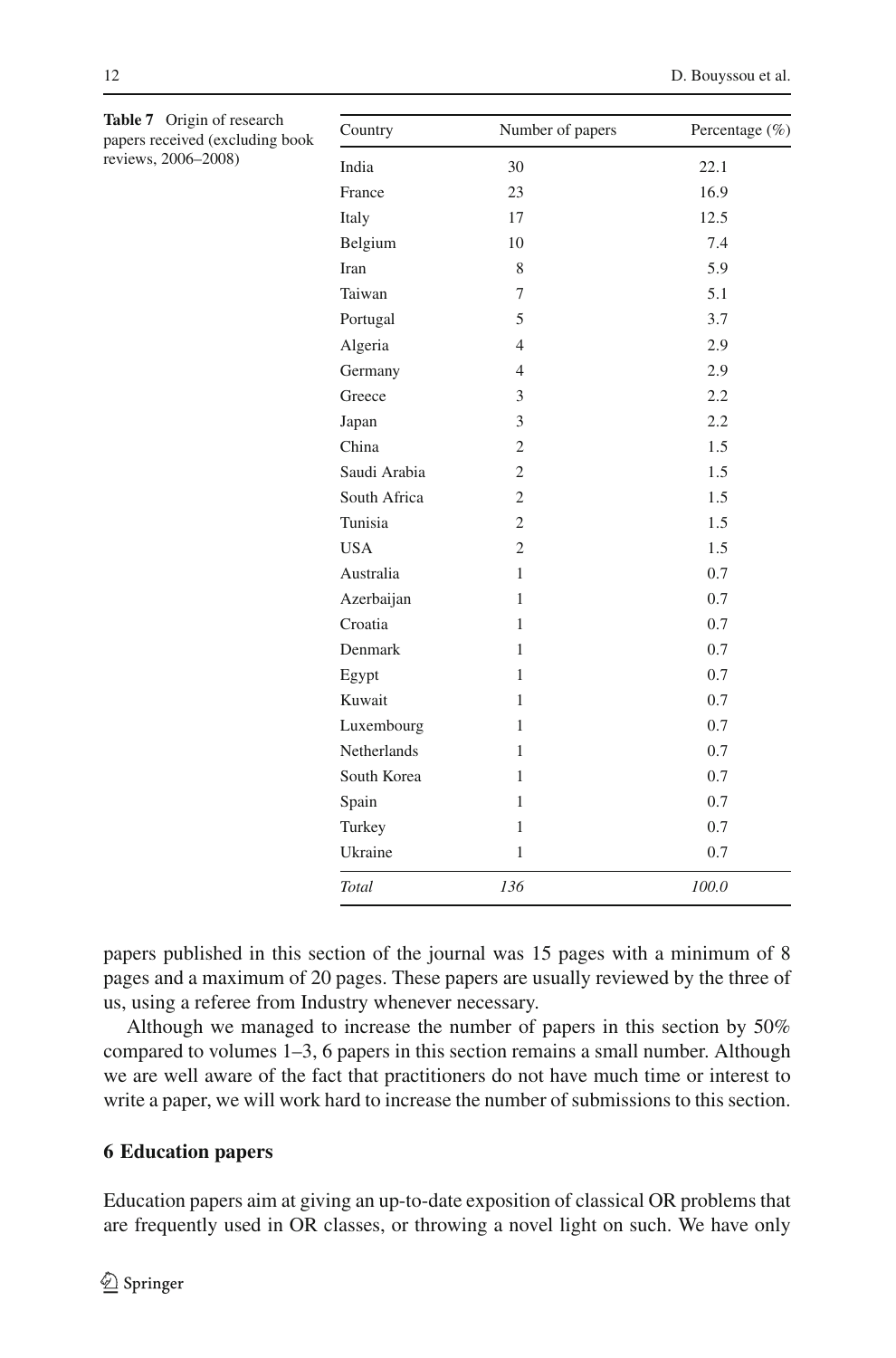<span id="page-12-0"></span>

| <b>Table 8</b> Country of origin of<br>industry papers published<br>$(2006 - 2008)$ | Country    | Number of papers | Percentage $(\% )$ |
|-------------------------------------------------------------------------------------|------------|------------------|--------------------|
|                                                                                     | France     |                  | 33.3               |
|                                                                                     | Italy      |                  | 33.3               |
|                                                                                     | Belgium    |                  | 16.7               |
|                                                                                     | <b>USA</b> |                  | 16.7               |
|                                                                                     | Total      | 6                | 100.0              |
|                                                                                     |            |                  |                    |

received one submission in this section of the journal in 2005–2008. This paper was reviewed by the three of us and had to be rejected. Hence we published no paper in this section in volumes 4–6 (while 1 was published in volumes 1–3).

Although this is a disappointing outcome for us, we have decided to keep this section of the journal open and to work hard to attract good papers in this section. Indeed, we believe that teaching and communicating OR in an attractive and effective way should be on the agenda of most of our readers.

# **7 PhD thesis abstracts**

The journal publishes abstracts of PhD Theses defended in Belgium, France and Italy (or by Belgian, French and Italian students studying abroad). These abstracts are published under the responsibility of the supervisor of the work. We have received a total of 28 (17 for volumes 1–3) abstracts. We published all of them although we retain the right not to do so in the future. Among these abstracts, 8 (29%) were coming from Belgium, 17 (61%) from France and 3 (11%) from Italy. Noticing that Italy was poorly represented, we have worked towards increasing the number of PhD abstracts coming from Italy. Based on the current backlog for such papers, we have been reasonably successful in doing so. Most important universities in these three countries granting PhD Theses in OR are represented.

For volumes 4–6, Denis Bouyssou was responsible for this section. Although these abstracts are not refereed, the editor in charge of this section reviews them, making sure that they are informative and that their presentation remains homogeneous. Authors willing to submit the abstract of their PhD Thesis should therefore first read the instructions for the preparation of such papers that are available from our web site at [http://homepages.vub.ac.be/~fouror/4OR\\_PhD\\_abstract.pdf.](http://homepages.vub.ac.be/~fouror/4OR_PhD_abstract.pdf) Abstracts are 3 or 4 pages long.

# **8 What's next?**

At the time of the writing of this editorial, the backlog of accepted papers in *4OR* represents slightly less than 1 year of publication at the present publishing pace of 100 pages per issue. This is rather a confortable situation, but we should not forget that *4OR* is only 6 years old. Although the journal is not in its infancy anymore, it is far from being mature yet… and we all know that being in one's teens in never too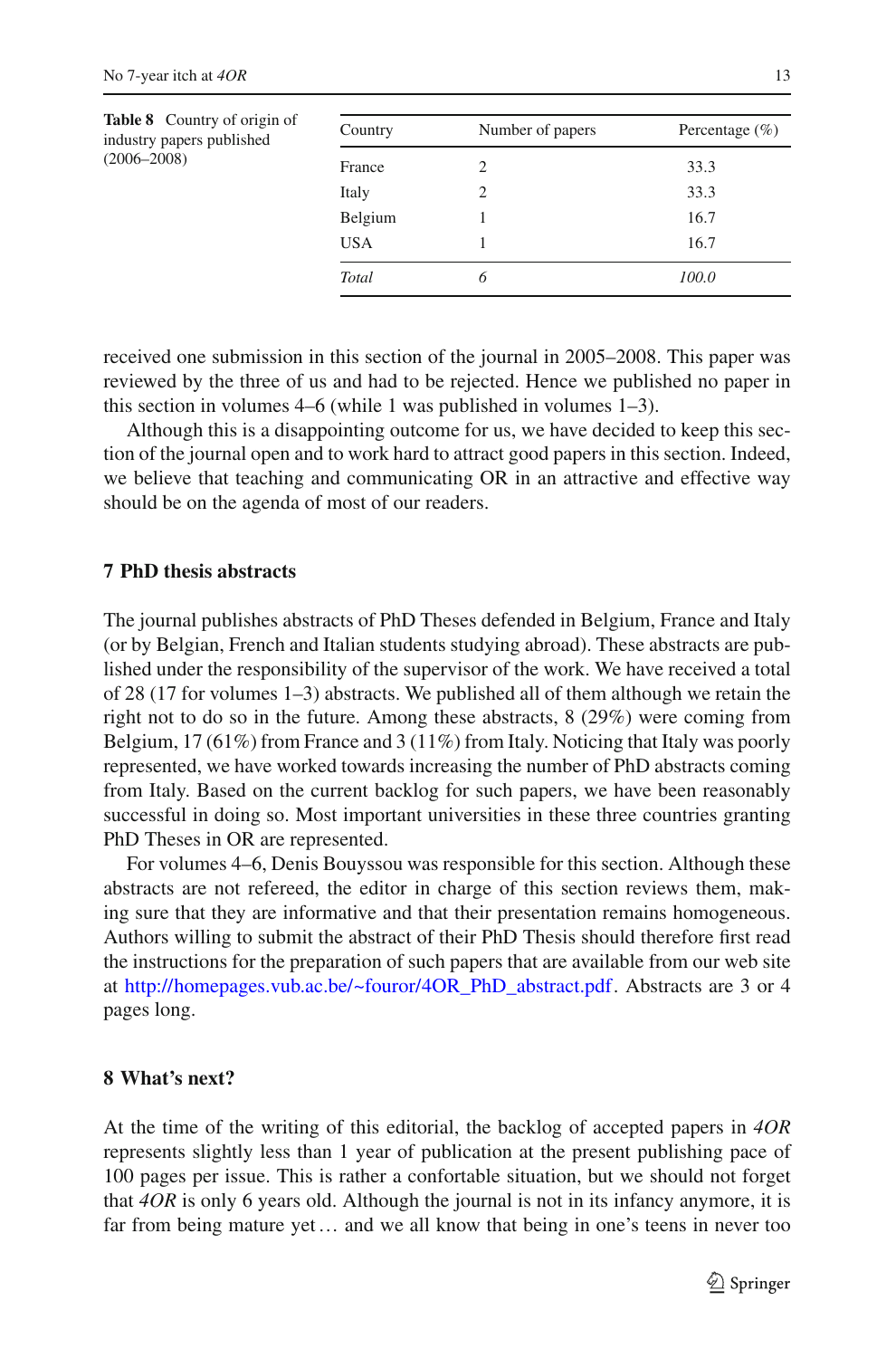comfortable. We will soon enter the small world of journals having an impact factor, a world in which competition is fierce. You can help us. Indeed, we expect our readers:

- − to promote the journal,
- − to submit good papers (and to suggest others to submit good papers), and, in particular, industry and education papers,
- − to cite papers published in the journal,
- − to accept refereeing tasks and to give motivated and constructive advice without undue delay,
- − to make the editors aware of new emerging fields that would give nice invited surveys by well-established scholars,
- − to give incentives to their doctoral students to submit an abstract of their PhD Thesis to the journal.

Furthermore, we are eager to receive comments and suggestions on the present state of the journal and possible directions of improvement. The new editorial team will continue to work hard to make this journal a useful tool for any member of the three promoting OR societies and, more generally, for the whole OR community.

These notes are also the occasion to warmly thank once more our board of Area Editors and all the persons that have accepted to referee papers for the journal (the list of referees is published every year at the end of the fourth issue of each volume). Their help has been instrumental in the success of the journal.

#### **References**

- <span id="page-13-6"></span>Aardal KI, van Hoesel SPM, Koster AMCA, Mannino C, Sassano A (2003) Models and solution techniques for frequency assignment problems. 4OR 1(4):261–317
- <span id="page-13-7"></span>Abrache J, Crainic TG, Gendreau M (2004) Design issues for combinatorial auctions. 4OR 2(1):1–33
- <span id="page-13-13"></span><span id="page-13-9"></span>Baldacci R, Toth P, Vigo D (2007) Recent advances in vehicle routing exact algorithms. 4OR 5(4):269–298 Barthélemy J-P, Brucker F, Osswald C (2004) Combinatorial optimization and hierarchical classifications. 4OR 2(3):179–219
- <span id="page-13-11"></span>Błażewicz J, Łukasiak P, Miłostan M (2006) Some operations research methods for analyzing protein sequences and structures. 4OR 4(2):91–123
- <span id="page-13-3"></span>Boros E, Crama Y, Simeone B (2007) Peter L. Hammer (1936–2006). 4OR 5(1):1–4
- <span id="page-13-0"></span>Bouyssou D, Martello S, Plastria F (2003) *4OR* for what purpose? 4OR 1(1):1–6
- Bouyssou D, Martello S, Plastria F (2006) *4OR*, Year 4. 4OR 4(1):1–9
- <span id="page-13-2"></span><span id="page-13-1"></span>Bouyssou D, Martello S, Plastria F (2007a) Eleven surveys in operations research. Ann Oper Res 153(1):  $3 - 7$
- <span id="page-13-4"></span>Bouyssou D, Martello S, Plastria F (eds) (2007b) Surveys in Operations Research (Invited surveys from *4OR*). Annals of Operations Research, vol 153. Springer, New York
- <span id="page-13-16"></span>Bouyssou D, Martello S, Plastria F (2009) Plagiarism again: Sreenivas and Srinivas, with an update on Marcu. 4OR 7(1):16–19
- <span id="page-13-8"></span>Brans J-P, Gallo G (2004) Ethics in OR/MS: past, present and future. 4OR 2(2):95–110
- <span id="page-13-12"></span>Charon I, Hudry O (2007) A survey on the linear ordering problem for weighted or unweighted tournaments. 4OR 5(1):5–60
- <span id="page-13-10"></span>Colson B, Marcotte P, Savard G (2005) Bilevel programming: a survey. 4OR 3(2):87–107
- <span id="page-13-15"></span>Conforti D, Guerriero F, Guido B (2008) Optimization models for radiotherapy patient scheduling. 4OR 6(3):263–278
- <span id="page-13-5"></span>Cordeau J-F, Laporte G (2003) The dial-a-ride problem: variants, modeling issues and algorithms. 4OR 1(2):89–101
- <span id="page-13-14"></span>de Werra D, Costa M-C, Picouleau C, Ries B (2008) On the use of graphs in discrete tomography. 4OR 6(2):101–123